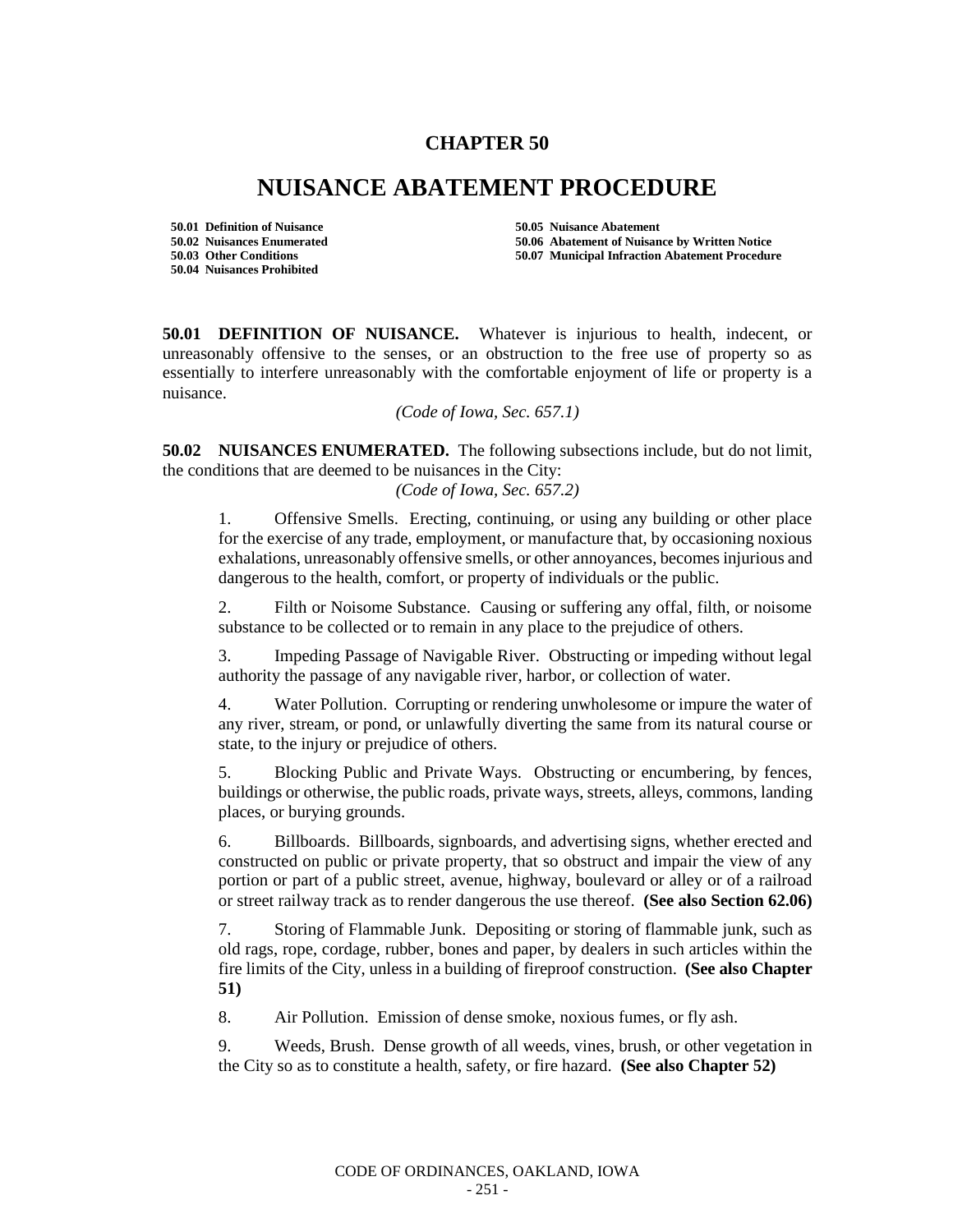$\overline{\phantom{a}}$ 

10. Dutch Elm Disease. Trees infected with Dutch elm disease or other common diseases. **(See also Chapter 151)**

11. Airport Air Space. Any object or structure hereafter erected within one thousand (1,000) feet of the limits of any municipal or regularly established airport or landing place, which may endanger or obstruct aerial navigation including take-off and landing, unless such object or structure constitutes a proper use or enjoyment of the land on which the same is located.

12. Houses of Ill Fame. Houses of ill fame, kept for the purpose of prostitution and lewdness; gambling houses; places resorted to by persons participating in criminal gang activity prohibited by Chapter 723A of the *Code of Iowa* or places resorted to by persons using controlled substances, as defined in Section 124.101 of the *Code of Iowa*, in violation of law, or houses where drunkenness, quarreling, fighting or breaches of the peace are carried on or permitted to the disturbance of others.

**50.03 OTHER CONDITIONS.** The following chapters of this Code of Ordinances contain regulations prohibiting or restricting other conditions that are deemed to be nuisances:

- 1. Junk and Junk Vehicles **(See Chapter 51)**
- 2. Dangerous Buildings **(See Chapter 145)**
- 3. Storage and Disposal of Solid Waste **(See Chapter 105)**
- 4. Trees **(See Chapter 151)**

**50.04 NUISANCES PROHIBITED.** The creation or maintenance of a nuisance is prohibited, and a nuisance, public or private, may be abated in the manner provided for in this chapter or State law.

*(Code of Iowa, Sec. 657.3)*

**50.05 NUISANCE ABATEMENT.** Whenever any authorized municipal officer finds that a nuisance exists, such officer has the authority to determine on a case-by-case basis whether to utilize the nuisance abatement procedure described in Section 50.06 of this chapter or the municipal infraction procedure referred to in Section 50.07.

*(Code of Iowa, Sec. 364.12[3h])*

**50.06 ABATEMENT OF NUISANCE BY WRITTEN NOTICE.** Any nuisance, public or private, may be abated in the manner provided for in this section:

*(Code of Iowa, Sec. 364.12[3h])*

1. Contents of Notice to Property Owner. The notice to abate shall contain:  $\dagger$ 

A. Description of Nuisance. A description of what constitutes the nuisance.

B. Location of Nuisance. The location of the nuisance.

<sup>†</sup> **EDITOR'S NOTE:** A suggested form of notice for the abatement of nuisances is included in the Appendix of this Code of Ordinances. Caution is urged in the use of this administrative abatement procedure, particularly where cost of abatement is more than minimal or where there is doubt as to whether or not a nuisance does in fact exist. If compliance is not secured following notice and hearings, we recommend you review the situation with your attorney before proceeding with abatement and assessment of costs. Your attorney may recommend proceedings in court under Chapter 657 of the *Code of Iowa* rather than this procedure.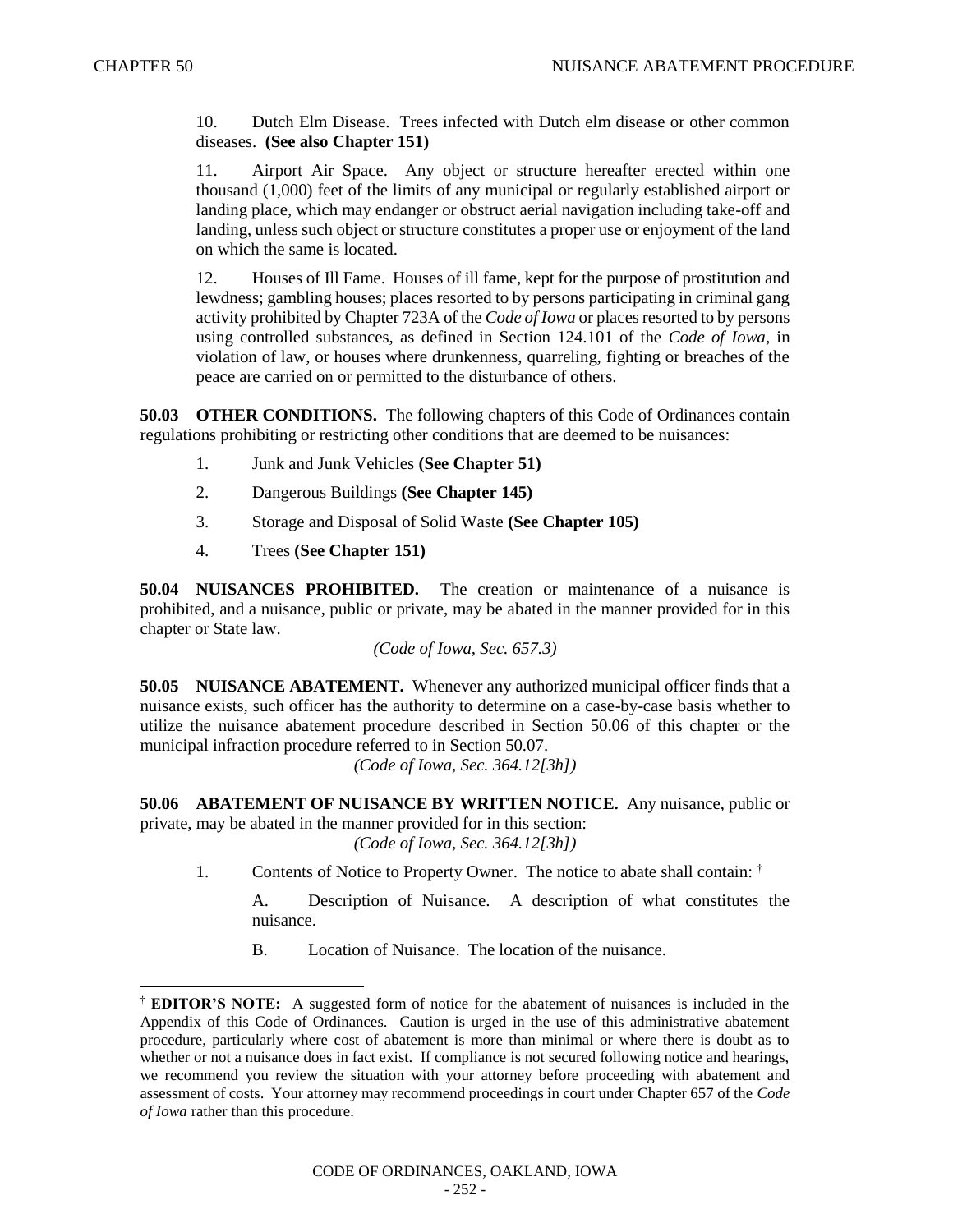C. Acts Necessary to Abate. A statement of the act or acts necessary to abate the nuisance.

D. Reasonable Time. A reasonable time within which to complete the abatement.

E. Assessment of City Costs. A statement that if the nuisance or condition is not abated as directed and no request for hearing is made within the time prescribed, the City will abate it and assess the costs against the property owner.

2. Method of Service. The notice may be in the form of an ordinance or sent by certified mail to the property owner.

*(Code of Iowa, Sec. 364.12[3h])*

3. Request for Hearing. Any person ordered to abate a nuisance may have a hearing with the Council as to whether a nuisance exists. A request for a hearing must be made in writing and delivered to the Clerk within the time stated in the notice, or it will be conclusively presumed that a nuisance exists and it must be abated as ordered. The hearing will be before the Council at a time and place fixed by the Council. The findings of the Council shall be conclusive and, if a nuisance is found to exist, it shall be ordered abated within a reasonable time under the circumstances.

4. Abatement in Emergency. If it is determined that an emergency exists by reason of the continuing maintenance of the nuisance or condition, the City may perform any action that may be required under this chapter without prior notice. The City shall assess the costs as provided in subsection 6 of this section after notice to the property owner under the applicable provisions of subsection 1 and 2, and the hearing as provided in subsection 3.

## *(Code of Iowa, Sec. 364.12[3h])*

5. Abatement by City. If the person notified to abate a nuisance or condition neglects or fails to abate as directed, the City may perform the required action to abate, keeping an accurate account of the expense incurred. The itemized expense account shall be filed with the Clerk, who shall pay such expenses on behalf of the City.

*(Code of Iowa, Sec. 364.12[3h])*

6. Collection of Costs. The Clerk shall send a statement of the total expense incurred by certified mail to the property owner who has failed to abide by the notice to abate, and if the amount shown by the statement has not been paid within one month, the Clerk shall certify the costs to the County Treasurer and such costs shall then be collected with, and in the same manner as, general property taxes.

*(Code of Iowa, Sec. 364.12[3h])*

7. Installment Payment of Cost of Abatement. If the amount expended to abate the nuisance or condition exceeds five hundred dollars (\$500.00), the City may permit the assessment to be paid in up to ten (10) annual installments, to be paid in the same manner and with the same interest rates provided for assessments against benefited property under State law.

## *(Code of Iowa, Sec. 364.13)*

8. Failure to Abate. Any person causing or maintaining a nuisance who shall fail or refuse to abate or remove the same within the reasonable time required and specified in the notice to abate is in violation of this Code of Ordinances.

**50.07 MUNICIPAL INFRACTION ABATEMENT PROCEDURE.** In lieu of the abatement procedures set forth in Section 50.06, the requirements of this chapter may be